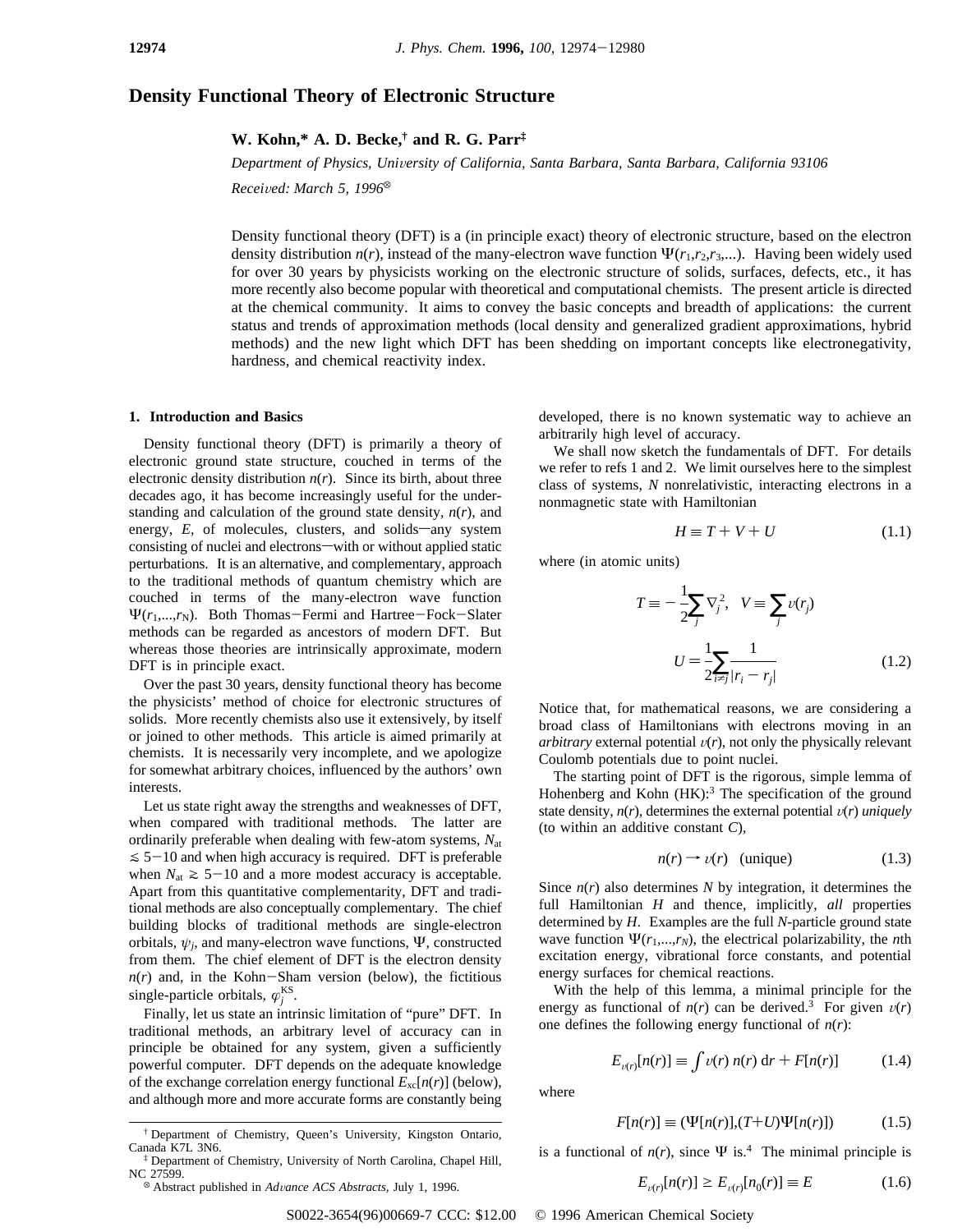Density Functional Theory of Electronic Structure *J. Phys. Chem., Vol. 100, No. 31, 1996* **12975**

where  $n_0(r)$  and *E* are the density and energy of the ground state. The equality in (1.6) holds only if  $n(r) = n_0(r)$ .

By making simple approximations for  $F[n(r)]$ , one can easily rederive the Thomas-Fermi approximation and its refinements. However, for most purposes a different approach has proved to be more useful.<sup>5</sup> We extract from  $F[n]$  its largest and elementary contributions, by writting

$$
F[n(r)] = T_s[n(r)] + \frac{1}{2} \int \frac{n(r) n(r')}{|r - r'|} dr dr' + E_{xc}[n(r)] \quad (1.7)
$$

where  $T_s[n(r)]$  is the kinetic energy of a *noninteracting* system with density  $n(r)$  (in the appropriate  $\tilde{v}(r)$ ), and the next term is the classical expression for the interaction energy. The remaining *E*xc, the so-called exchange correlation energy, is *defined* by eq 1.7.6

If  $E_{\text{xc}}$  is ignored, the physical content of the theory becomes identical to that of the Hartree approximation. It is then no surprise that the Euler-Lagrange equation associated with the stationarity of  $E_v[n]$  can be transformed into a new set of selfconsistent (so-called Kohn-Sham or KS) equations

$$
\left(-\frac{1}{2}\nabla^2 + v(r) + \int \frac{n(r')}{|r - r'|} \, \mathrm{d}r' + v_{\rm xc}(r) - \epsilon_j\right) \varphi_j(r) = 0
$$
\n(1.8a)

$$
n(r) = \sum_{j=1}^{N} |\phi_j(r)|^2
$$
 (1.8b)

$$
v_{\rm xc}(r) = \delta E_{\rm xc}[n(r)]/\delta n(r) \tag{1.8c}
$$

which differ from the Hartree equations only by the inclusion of the exchange correlation potential  $v_{\text{xc}}(r)$ . The *local* equations (1.8) must be solved self-consistently, like the Hartree equations, calculating  $v_{\text{xc}}$  in each cycle from eq 1.8c, with an appropriate approximation for  $E_{\text{xc}}[n(r)]$  (see below). The extra computational work, compared to a Hartree calculation, is very minor. However, we point out that, in spite of the appearance of simple, single particle orbitals, the KS equations are in principle *exact* provided that the exact  $E_{\text{xc}}$  is used in (1.8c). In other words, the only error in the theory is due to approximations of  $E_{\text{xc}}$ . The ground state energy is given by

$$
E = \sum_{1}^{v} \epsilon_{j} - \frac{1}{2} \int \frac{n(r) n(r')}{|r - r'|} dr dr' - \int v_{xc}(r) n(r) dr + E_{xc}[n(r)] \tag{1.9}
$$

where the  $\epsilon_i$  and *n* are the self-consistent quantities.

The individual eigenfunctions and eigenvalues,  $\varphi_j$  and  $\epsilon_j$ , of the KS equations (1.8) have no strict physical significance, with one exception: For isolated systems with  $v(\infty) = 0$ , the highest eigenvalue,  $\epsilon_N$ , controls the asymptotic decay of  $|\varphi_N|^2$  and of the total physical density  $n(r)$  and hence can be shown to be the negative of the exact, many-body, ionization potential.

At the same time, *all*  $\epsilon_j$  and  $\varphi_j$  are of great semiquantitative value, much like Hartree-Fock energies and wave functions, often more so, because they reflect also correlation effects, and are consistent with the exact physical density, *n*(*r*).

To put this theory to practical use, we need good approximations for  $E_{\text{xc}}[n]$ , of which the simplest, and at the same time surprisingly serviceable, is the local density approximation  $(LDA):$ <sup>5</sup>

$$
E_{\rm xc}^{\rm LDA}[n(r)] \equiv \int \epsilon_{\rm xc}(n(r)) \; n(r) \; \mathrm{d}r \tag{1.10}
$$

where  $e_{\text{xc}}(n)$  is the exchange-correlation energy per particle of a uniform interacting electron gas of density *n*. This quantity is known to a very high accuracy (∼0.1%). The LDA becomes exact when the length scale *l* over which  $n(r)$  varies is large, in the sense

$$
l \gg d, (da_0)^{1/2} \tag{1.11}
$$

where  $d$  and  $a_0$  are respectively the mean particle spacing  $(\approx n^{-1/3})$  and the hydrogen radius. However, for fairly wellunderstood reasons, it also gives useful results for most physical and chemical applications, in which (1.11) generally is *not* satisfied. The KS orbitals in the LDA are usually very close to Hartree-Fock orbitals.

A next level of approximations are the so-called generalized gradient approximations

$$
E_{\rm xc}^{\rm GGA} = \int f(n(r), |\nabla n(r)|) \, \mathrm{d}r \tag{1.12}
$$

in which  $f(n, |\nabla_n|)$  is a suitably chosen function of its two variables. These and other approximations and illustrative applications are discussed section 2.

The computing time in DFT, for a system of many atoms with no geometric symmetries, grows roughly like  $N_{at}^2$  or  $N_{at}^3$ . This is much better than traditional methods, where computing time grows as  $e^{\alpha N_{at}} (\alpha \approx 1)$ . As previously remarked, this makes DFT attractive for many-atom systems; still, the present upper bound is  $N_{at}$  ∼ 100–200, which excludes many interesting systems (macromolecules, solutions, many glasses, etc.). It is therefore significant that, in principle, DFT can be reformulated so that computing time grows only *linearly* in *N*at (so-called  $O(N)$  methods). The practicality of these methods is currently being explored.<sup>7</sup>

Although for simplicity we have limited our remarks to the simplest class of electronic systems, DFT has, since its inception, been applied to many other systems: spin-polarized ground states, magnetic and electric susceptibilities, relativistic corrections, finite temperature ensembles, excited states, superconductors, time-dependent phenomena, etc. However, so far its main usefulness has been in applications to spin-unpolarized or -polarized ground states. Much work remains to be done in the other areas.

We have discussed DFT as a *computational* tool for the study of electronic structure. However, it has also helped to illuminate important chemical *concepts*. This is the subject of section 3.

## **2. Density Functional Computational Chemistry**

Real progress in the application of Kohn-Sham theory to chemistry was not realized until the early 1980s. There is considerable older literature on atomic systems, but initial molecular applications were clouded by numerical uncertainties. The first applications of DFT to chemistry (late 1960s) utilized scattered-wave or "muffin tin" numerical techniques adapted from the solid state repertoire.<sup>8</sup> These proved inadequate to describe finite molecules. One-electron spectroscopic properties could be usefully estimated, but potential energy curves and accurate densities could not. Through the 1970s, various basis set methodologies were combined with numerical integration techniques to handle the nonanalytical exchange-correlation problem, and by 1980 reliable computational technologies for DFT chemistry were finally in place.<sup>9</sup>

With computational difficulties under control, assessments of the theory itself in chemical applications were possible. The old Xa model, a parametrized exchange-only DFT variant much popularized in the scattered-wave era, proved erratic in its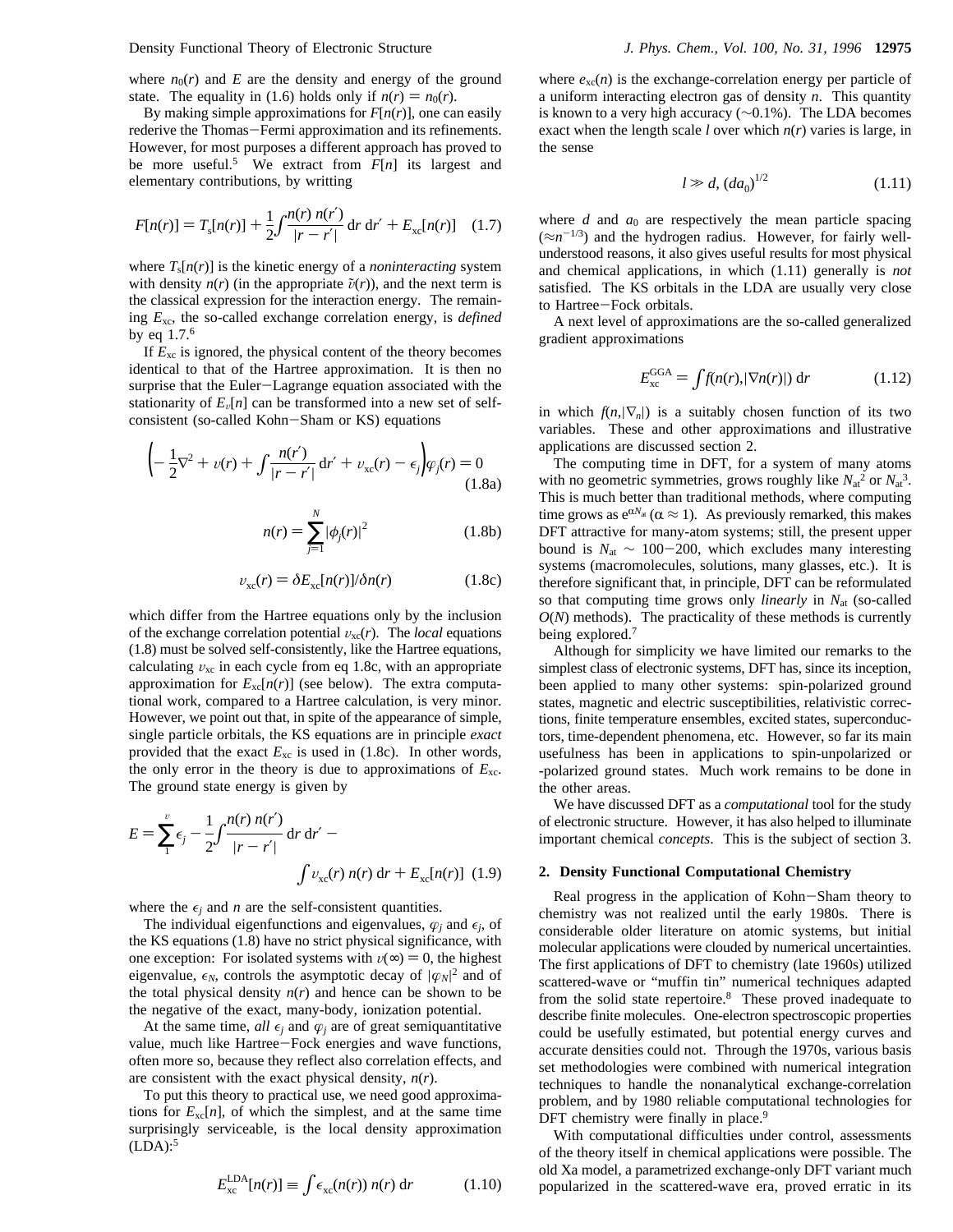predictions of molecular properties. Bond energies, in particular, deviated from experiment by electronvolts in many cases and showed no obvious overbinding or underbinding trend. Early molecular tests of the local spin-density approximation (LSDA), the spin-dependent generalization of eq 1.8, also revealed large deviations from experiment.<sup>10</sup> Later, a clear *overbinding tendency* emerged. The O<sub>2</sub> molecule, for example, is overbound in the LSDA by an enormous 55 kcal/mol, with average deviations of order 20-30 kcal/mol per bond. Nevertheless, other important properties such as bond lengths, bond angles, vibrational frequencies, charge moments, etc., tend to agree surprisingly well with experiment<sup>11,12</sup> in "ordinary" chemical bonds (i.e., H bonds and van der Waals interactions excepted). The LSDA is therefore a remarkably useful structural, though not thermochemical, tool.

The severe overbinding character of the LSDA is disappointing. A clear trend such as this, however, suggests that fundamental lessons and accompanying remedies are not far away. Extension of the LSDA to include local spin-density *gradients* is the next logical step. The lowest-order gradient correction of exchange type

$$
\beta \frac{(\nabla n)^2}{n^{4/3}}\tag{2.1}
$$

had been well-studied by the mid-1980s.<sup>13</sup> It does not, unfortunately, offer improved chemistry, though evidence of this fact is sparse in the literature.<sup>14</sup> As reported in 1986, however,<sup>15</sup> a simple modification of eq 2.1 yields excellent DFT bond energies (rms error of only 0.3 eV or 7 kcal/mol) in firstand second-row homonuclear diatomic tests. This modification addressed the unacceptable asymptotic behavior of eq 2.1 far from a finite system: namely its divergent functional derivative, eq 1.8c. In the process, absolute atomic exchange energies themselves were significantly improved.15

This path to improved DFT chemistry attracted the interest of computational and theoretical researchers alike. Computational chemists found substantial applications in areas unreachable by traditional wave function methods (notably Ziegler in organometallic chemistry16), and theoreticians were encouraged by the promising practical dividends of exchange-correlation functional development. Several alternative gradient-corrected exchange and correlation functionals rapidly followed and are now known collectively as generalized gradient approximations (GGAs) as in eq 1.12.

The term GGA means, essentially, going beyond the lowestorder gradient correction of eq 2.1. Indeed, the *large* gradient limit,

$$
\chi = \frac{|\nabla n|}{n^{4/3}} \to \infty \tag{2.2}
$$

where  $\chi$  is the appropriate *dimensionless* measure of local inhomogeneity, is nicely amenable to theoretical analysis in finite systems. Large  $\chi$  corresponds in coordinate space to distances far from a finite system. There, the exchange energy takes the simple asymptotic form

$$
E_x = -\frac{1}{2} \int \frac{n}{r} dr, \quad r \to \infty \tag{2.3}
$$

as the density itself becomes *exponential*. An exchange GGA has been found<sup>17</sup> that exactly reproduces this asymptotic exchange energy behavior. We reproduce it below to display what a typical GGA looks like  $(\sigma \text{ is a spin-label})$ :

$$
E_x = E_x^{\text{LSDA}} - b \sum_{\sigma} \int n_{\sigma}^{4/3} \frac{\chi_{\sigma}^2}{(1 + 6b\chi_{\sigma} \sinh^{-1} \chi_{\sigma})} dr \qquad (2.4a)
$$

where

$$
E_{x}^{\text{LSDA}} = -\frac{3}{2} \left(\frac{3}{4\pi}\right)^{1/3} \sum_{\sigma} f n_{\sigma}^{4/3} dr \qquad (2.4b)
$$

and

$$
\chi_{\sigma} = |\nabla n_{\sigma}| / n_{\sigma}^{4/3} \tag{2.4c}
$$

With one semiempirical fitted parameter,  $b = 0.0042$  au, exchange energies of atomic systems are remarkably accurate. This functional is effectively an interpolation formula between the small- and large-*ø* limits of the exchange energy density. Also noteworthy is the 1986 exchange GGA of Perdew.18 Based on a parameter-free coordinate-space model of inhomogeneous systems, it gives chemical results very similar to those of eq 2.4.

Correlation GGAs (that is, for "dynamical", electron-gas-like correlation) have also received considerable attention. The chemical consequences of gradient corrections for correlation are relatively small compared to their exchange counterparts,<sup>19</sup> and we shall therefore limit our discussion of correlation GGAs accordingly. The most popular dynamical correlation functionals presently are those of Lee, Yang, and Parr<sup>20</sup> (based on the model of Colle and Salvetti<sup>21</sup>), Perdew 1986,<sup>22</sup> and Perdew and Wang 1991.<sup>23</sup> The latter is a logical generalization of Perdew's parameter-free coordinate-space model for exchange<sup>18</sup> and is entirely free of empirical parameters as well. Of the many possible exchange-correlation combinations, several are currently in use. As long as both are of the same class (i.e., LSDA, GGA, or perhaps some future explicitly nonlocal variety), the specific choice of exchange and correlation functional is much less important than the differences between the LSDA and GGA themselves.

To summarize, the LSDA generally gives good molecular structures, vibrational frequencies, and charge densities $11,12$  in strongly bound systems (i.e., H bonds and van der Waals interactions excepted). It is not useful, however, for thermochemistry. GGAs, on the other hand, yield good thermochemistry, with average errors of order 6 kcal/mol in standard thermochemical tests.19 Their domain extends even to the energetics and structures of hydrogen-bonded systems.<sup>24</sup> It is at the level of the weakest chemical interactions, namely van der Waals interactions, that GGAs apparently fail.<sup>25</sup> Also, both the LSDA and the GGA leave much room for improvement in predicting reaction barrier heights.<sup>26,27</sup>

We cannot end this overview of LDA and GGA chemistry without mentioning the dramatic impact of Kohn-Sham theory in the field of *ab initio* molecular dynamics. An elegant suggestion by Car and Parinello<sup>28</sup> in 1985, and related theoretical and computational developments,<sup>29</sup> have made large-scale simulations of molecules and materials a reality. Ongoing attempts to linearize the scaling of these methods promise even greater things. Let us mention as well that DFT treatment of excited states and multiplet structure has also progressed. The early model of Ziegler, Rauk, and Baerends<sup>30</sup> is now group theoretically automated, $31$  and recent formal advancements $32$ offer additional scope for further work. DFT predictions of electromagnetic properties are also under test,<sup>33</sup> and much awaits to be learned in this area.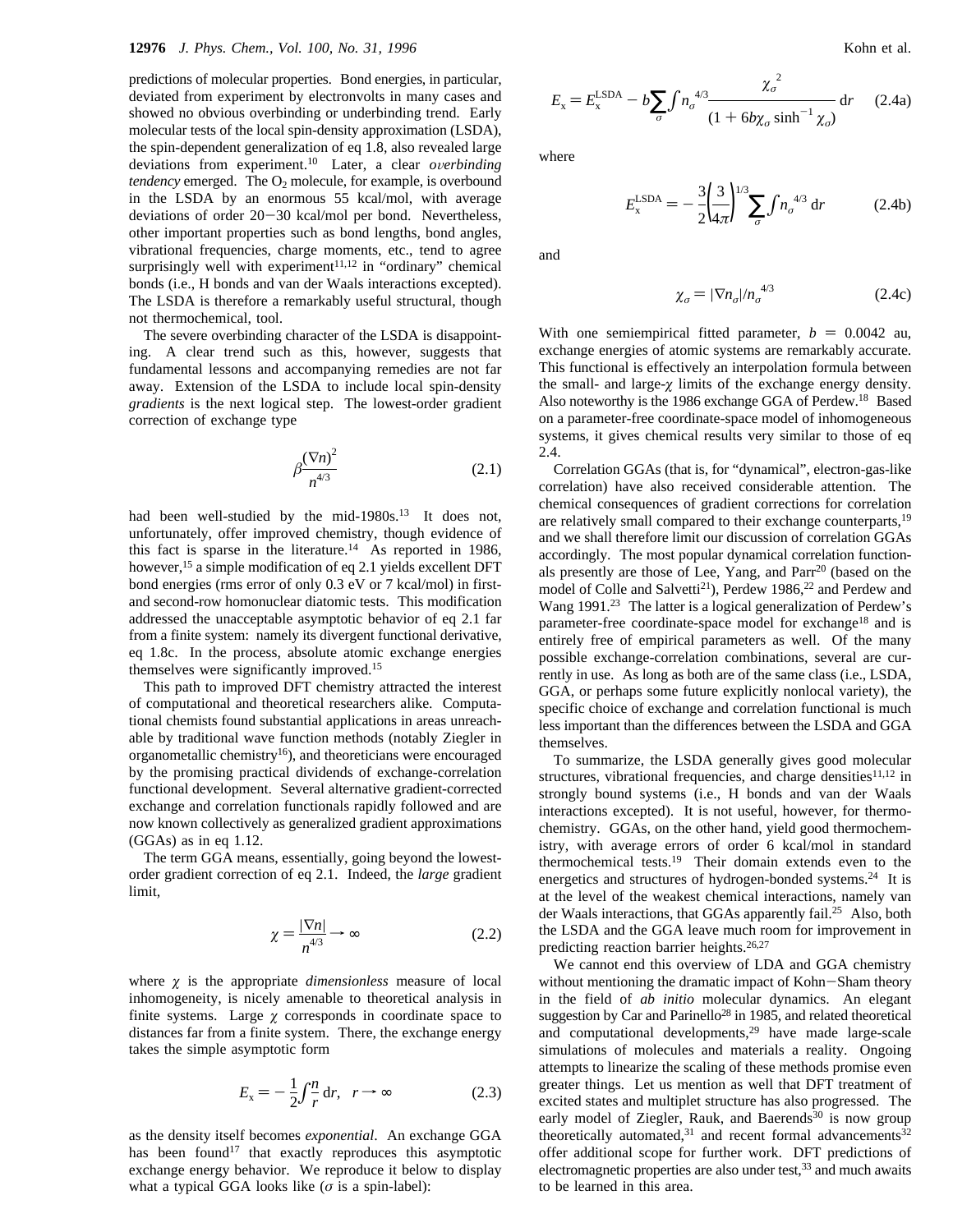**Nonlocality.** Both the LSDA and the GGA are based on *localized* model exchange-correlation holes. Only local density information (or local density gradient information) is utilized at each reference point. The fact that LSDA and GGA model holes satisfy the same normalization constraints as "real" holes accounts for much of their success. Their intrinsic locality further implies that real exchange-correlation holes in molecular systems are also relatively localized. This conclusion, though largely true, is certainly not absolute. Special situations, such as  $H_2$ <sup>+</sup> at large separation, simply cannot be modeled by localized holes. Even in ordinary chemical bonds, exchangecorrelation holes undoubtedly have a small nonlocal component.

Very recently, proposals to incorporate nonlocality into DFT chemistry<sup>34</sup> have spawned a new class of hybrid Hartree-Fock/ GGA theories with precision surpassing that of pure GGAs. They are motivated by the following centrally important formula, the *adiabatic connection* or *coupling strength integration* formula35 for the exchange-correlation hole in Kohn-Sham DFT:

$$
h_{\rm xc}(r,r') = \int_0^1 h_{\rm xc}^\lambda(r,r') \, \mathrm{d}\lambda \tag{2.5}
$$

where the hole generates  $E_{\text{xc}}$  through the following double integration:

$$
E_{\rm xc} = \frac{1}{2} \int \int \frac{n(r)}{r_{12}} h_{\rm xc}(r,r') \, \mathrm{d}r \, \mathrm{d}r' \tag{2.6}
$$

Spin decomposition of these formulas is possible, but will not concern us here.<sup>36</sup> Equation 2.5 literally "connects" the Kohn-Sham independent-particle reference system  $(\lambda = 0)$  with the real, fully interacting system  $(\lambda = 1)$  through a coupling strength parameter *λ*. The parameter *λ* smoothly turns on interelectronic Coulomb repulsion while an appropriate one-body potential (also *λ* dependent) holds the total electronic density fixed. Notice, however, that  $h_{\text{xc}}^{\lambda}(r,r')$  has *nonlocalized* character at  $\lambda = 0$ , because the hole in this independent particle limit is the pure because the hole in this independent particle limit is the pure and exact exchange hole of the Kohn-Sham Slater determinant (i.e., no correlation whatsoever). This hole is *poorly represented* by localized LSDA or GGA models in *molecular bonds*, and hence the small-*λ* region of the coupling strength integration is problematic.34,36

A simple but effective cure for the  $\lambda = 0$  problem is replacement of the *model* GGA hole at  $\lambda = 0$  with the exact hole, resulting in the following exchange-correlation expression: 34,36

$$
E_{\rm xc} = E_{\rm xc}^{\rm DFT} + a_0 (E_{\rm x}^{\rm Exact} - E_{\rm x}^{\rm DFT})
$$
 (2.7)

The parameter  $a_0$  reflects the importance of nonlocality in the real exchange-correlation hole. In current practice, it is fit to experimental thermochemical data, taking values of 20% or higher depending on the choice of correlation GGA. This kind of exact-exchange mixing reduces average bond energy errors from about 6 kcal/mol for pure GGAs to roughly 2 kcal/mol. Improvements are particularly striking in nonhydride and multiple bonds, where pure GGAs suffer overbinding errors as high as 20 kcal/mol. Reaction barrier heights are also improved by exact-exchange mixing, $27$  though a thorough study of this important area remains to be undertaken.

In the past few years, modifications of well-established and powerful Hartree-Fock programs to include density functional computations<sup>12,37</sup> have stimulated an explosion of interest in DFT. All the features of Hartree-Fock technology, including energy second derivatives, are now available for DFT applica-

tions in convenient and widely distributed software packages. Critical assessment of popular functionals on a scale heretofore unseen is thus under way in all areas of computational chemistry. It is an exciting time for density functional theory. Furthermore, these recent technical advances have beautifully facilitated the testing and application of the exact-exchange mixing scheme described above. A true marriage of density functional and Hartree-Fock ideas and technologies has emerged, and a potentially very beneficial cross-fertilization between DFT and traditional wave function methods has begun.

## **3. Chemical Concepts**

A great strength of the density functional language is its appropriateness for defining and elucidating important universal concepts of molecular structure and molecular reactivity. In traditional quantum chemistry this has, of course, also been a major goal, but it is tortuous to try to conceptualize how manybody wave functions are related to structure and behavior. In DFT not only is the electron density itself very easy to visualize, but there is the big advantage that the electron number *N* has a central place in the theory. After all, much of chemistry is about the transfer of electrons from one place to another.

Consider an electronic ground state for a system of *N* electrons moving in an external potential  $v(r)$ , usually just the potential due to the nuclei. Solution of the minimization problem of eq 1.6 will give the electron density and energy. The minimization in the first instance is constrained to be at fixed *N*. However, we can enlarge the domain of the minimization principle to include all *N* if we append the constraint condition with a Lagrange multiplier, the value of which is to be determined. So we have, as an important extension of eq 1.6,

$$
\delta\{E[n(r)] - \mu[N[n(r)]\} = 0 \tag{3.1}
$$

where  $\mu$  is the *chemical potential* of the system, a function of *N* and a functional of  $v(r)$ ,  $N[n] = \int n(r) dr$ , and the subscript  $\nu$  on *E* has been suppressed. One must imagine solving (3.1) for every  $\mu$  and then selecting the  $\mu$  value which gives the correct number of electrons for the system of interest.

From the fundamental theory of Lagrange multipliers, *µ* measures how sensitive the extremum *E* is to a change in *N*,

$$
\mu = (\partial E/\partial N)_v \tag{3.2}
$$

Here *E* is assumed to be a smooth function of *N*, an assumption to which we return at the end of this section.<sup>38</sup> This result contains considerable chemistry  $\mu = \mu[N, \nu]$  characterizes the escaping tendency of electrons from the equilibrium system.<sup>39</sup> Systems (e.g., atoms or molecules) coming together must attain at equilibrium a common chemical potential. This chemical potential is none other than the negative of the electronegativity concept of classical structural chemistry. For, the finitedifference approximation to  $\mu$  for a system with ionization potential *I* and electron affinity *A* is

$$
\mu = -\frac{I + A}{2} \tag{3.3}
$$

and one half of  $I + A$  is just the original Mulliken formula for electronegativity. The idea that electronegativity is a chemical potential originates with Gyftopoulos and Hatsopoulos.40

The chemical potential  $\mu$  of the DFT variational principle of eq 3.1 is a small one-electron energy much less than the total electronic energy *E* which enters the variational principle of traditional quantum chemistry. DFT thus promises relief from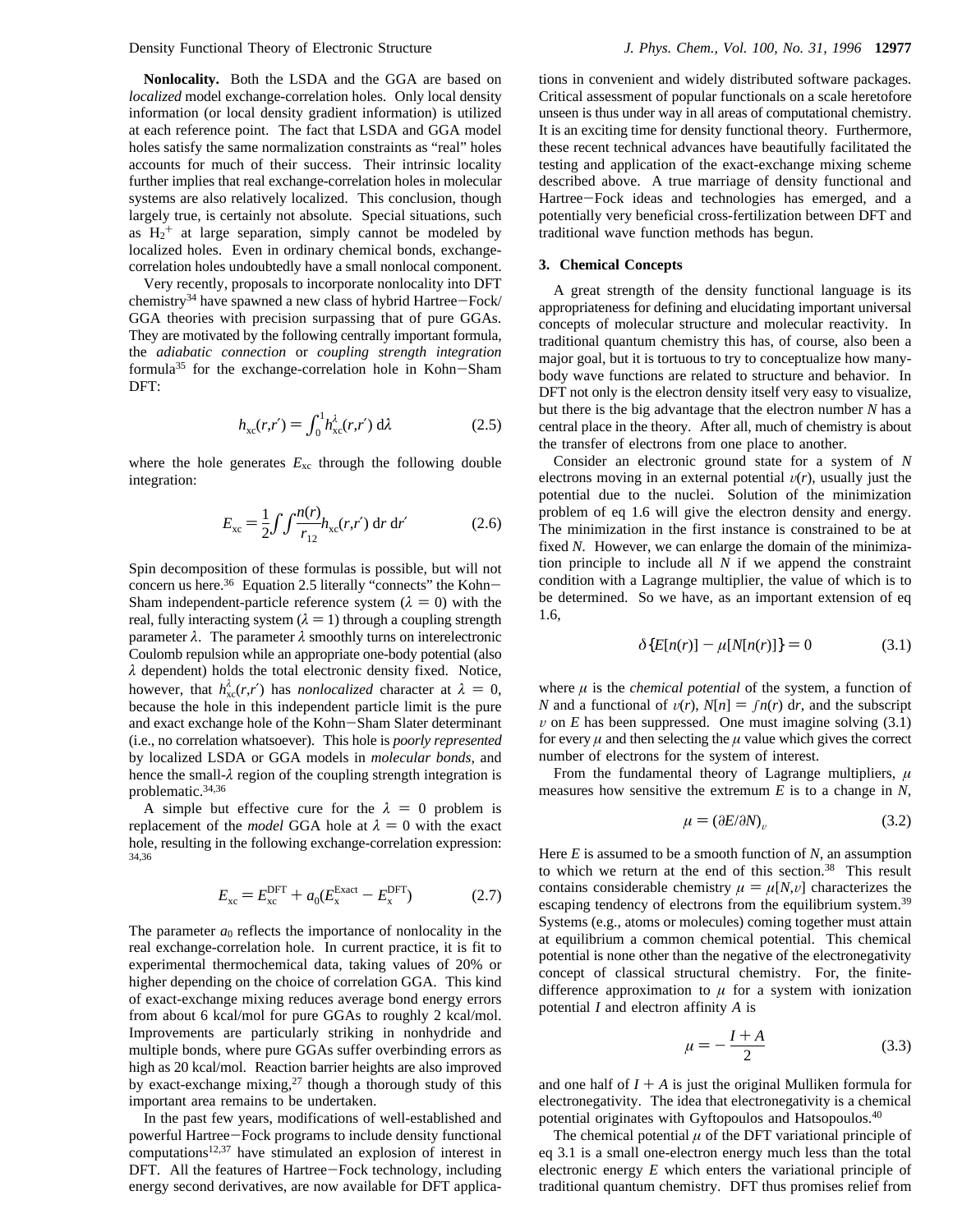the old curse of needing to difference large numbers in making chemical predictions.

Long ago, Sanderson postulated that there was a principle in chemistry that electronegativity tends to equalize. Electronegativity being synonymous with chemical potential, the correctness of Sanderson's principle immediately follows from the fact that the chemical potential of DFT is a property of an equilibrium state. The chemical potential (electronegativity) is expected to be sensitive to the external potential and may not be necessarily easy to calculate, but it is a concept securely rooted in DFT. Semiempirical electronegativity equalization methods now are widely used.<sup>41</sup>

*E* versus *N* plots are not straight lines but are generally convex upward. Their curvatures define another property of substantial importance, the *hardness*. 42

$$
\eta = (\partial^2 E / \partial N^2)_v = (\partial \mu / \partial N)_v \tag{3.4}
$$

The finite-difference approximation for this is

$$
\eta = I - A \ge 0 \tag{3.5}
$$

The inverse of hardness is *softness*. 43

$$
S = (\partial N/\partial \mu)_v \tag{3.6}
$$

Accordingly, one may write, if only *N* changes,

$$
E = E^{\circ} + \mu (N - N^{\circ}) + \frac{1}{2} \eta (N - N^{\circ})^2 + \dots \quad (3.7)
$$

and one can verify that to second order the number of electrons transferred between A and B induced by a difference in chemical potentials between A and B is given by

$$
\Delta N = \frac{|\mu_{\rm B}^0 - \mu_{\rm A}^0|}{\eta_{\rm B}^0 + \eta_{\rm A}^0}
$$
(3.8)

where  $\mu_A^0 = \mu_A (N_A^0)$ , etc. The hardness can be thought of as a resistance to charge transfer. The softness measures ease of transfer; softness is associated with high polarizability.44

The hardness and softness defined in eqs 3.4 and 3.6 are the "hardness" and "softness" that enter two well-known principles in chemistry: the HSAB principle and the maximum hardness principle. The hard and soft acids and bases principle states that hard acids "prefer" hard bases and soft acids prefer soft bases, thermodynamically and kinetically.45 The maximum hardness principle asserts that molecular systems usually tend to states of high hardness.46 Though it is not easy to deduce these principles rigorously or completely, they are consequences of eq 1.6 and/or its generalization to states at finite temperature.47 From (1.6) energy decreases in going from nonequilibrium to equilibrium. From its finite-temperature extension, the grand potential decreases. The problem with cleanly deriving the HSAB principle is to simply but properly model the system of approaching entities.48 The problem with proving the maximum hardness principle is to find the right constraints to guarantee its validity.49 One strategy for proving the HSAB principle is to first establish the maximum hardness principle. The constant chemical potential constraint often is pertinent for chemical problems.50 For the latest on these various subtle matters, one may consult the contemporary literature.<sup>51,52</sup>

It can be seen that the finite-difference expression for hardness, eq 3.5, is no more no less than the *band gap* that plays such an important role in solid state physics and solid state chemistry-the difference between the HOMO and LUMO orbital energies in a simple orbital theory. When the gap is

large (other things being equal), one expects high stability and low reactivity. When it is small, one expects low stability and high reactivity. These predictions are well borne out in the good correlation that exists between HOMO-LUMO gap and the organic chemists' concept of *aromaticity*.

Now let us turn to changes in  $N$  and  $v$ . The most general differential energy change will be given by

$$
dE = \mu \, dN + \int n(r) \, dv(r) \, dr \tag{3.9}
$$

where the second term follows from conventional first-order perturbation theory. Note how apt this equation is for chemistry, where the main action so often is addition or subtraction of electrons. There is no reason to restrict eq 3.9 to an isolated system. It can be applied to atoms or weakly coupled functional groups in a molecule, which are open systems $53$  to which a generalized density functional theory will apply. (Compare the great Gibbs extension of closed-system thermodynamics to open-system thermodynamics.)

Second-order energy changes will be covered by integration of eq 3.9 provided that we can master the  $N$  and  $\nu$  dependencies of the quantities  $\mu$  and  $v(r)$ . The first needed differential coefficient is the hardness *η* of eq 34, already discussed. The second is a quantity long familiar and much discussed in chemical physics, *the linear response function* (polarizability kernel)

$$
[\delta n(r)/\delta v(r')]_N = [\delta n(r')/\delta v(r)]_N \tag{3.10}
$$

Finally, we have the Fukui function<sup>54</sup>

$$
f(r) = \left[\frac{\partial n(r)}{\partial N}\right]_{\nu} = \left[\frac{\partial \mu}{\partial \nu(r)}\right]_{N} \tag{3.11}
$$

This quantity integrates to unity. Note the use here of Maxwell reciprocal relations. Combining these results gives the fundamental equation

$$
d\mu = \eta dN + \int f(r) \, dv(r) \, dr \tag{3.12}
$$

in which all quantities have the greatest chemical and physical interest.

The name Fukui function is appropriate for  $f(r)$  because it clearly is a chemical reactivity index in the sense of "frontier orbital" theories of reactivity. The HOMO and LUMO orbital densities are known to be decisive for determining chemical reactivity: high or low frontier density at a molecular site often confers high chemical reactivity to that site. This, in essence, is what the Fukui function is measuring. For the finitedifference formula for  $f(r)$ , when electrons are added to a species *S*, will be  $n(S^-) - n(S) = n_{LUMO}$ , when electrons are subtracted  $n(S) - n(S^+) = n_{\text{HOMO}}$ . So, clearly,  $f(r)$  is a proper chemical reactivity measure. A difference between "right derivative" and "left derivative" is predicted in DFT.<sup>55</sup> A variational principle for direct determination of  $f(r)$  and band gap is known.<sup>56</sup>

*Local softness* is an important quantity which combines the site reactivity index  $f(r)$  with the global softness measure *S*:

$$
s(r) = [\partial n(r)/\partial \mu]_N = f(r)S \tag{3.13}
$$

There is an interesting fluctuation formula for this quantity in finite-temperature DFT, where the averages are over all members of a grand ensemble at temperature *T*. <sup>43</sup> This formula and other similar DFT fluctuation formulas<sup>57,58</sup> may provide a basis for fluctuation theories of catalysis.  $s(r)$  is measurable using scanning tunnel microscopy. For an infinite system, *s*(*r*) is approximately the local density of states at the Fermi level and  $S$  the total density of states at the Fermi level.<sup>43,60</sup>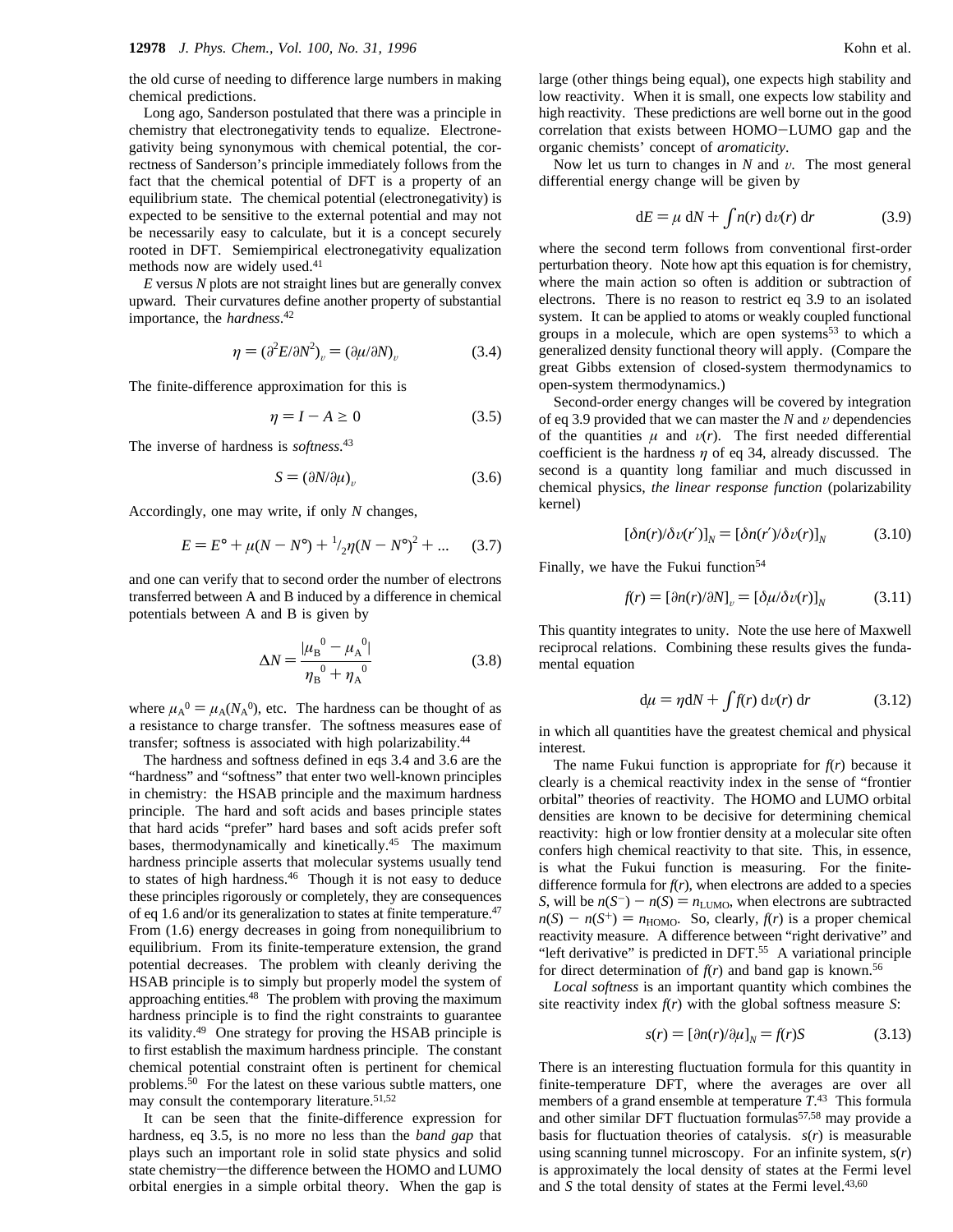Density Functional Theory of Electronic Structure *J. Phys. Chem., Vol. 100, No. 31, 1996* **12979**

There is no unique simple inverse of *s*(*r*). However, there can be usefully defined two-variable hardness and softness kernels, from which can be generated local softness, global softness, Fukui function, a local hardness, and global hardness.<sup>61</sup> Defining  $u(r) = v(r) - \mu$ , we have the softness kernel

$$
s(r\dot{r}') \equiv -\delta n(r)/\delta u(r')
$$
 (3.14)

and the hardness kernel

$$
\eta(r,r') = -\delta u(r)/\delta n(r') - \delta^2 F/\delta n(r) \delta n(r') \quad (3.15)
$$

These satisfy

$$
\int s(r,r') \, \eta(r',r'') \, dr' = \delta(r-r'')
$$
 (3.16)

Then we find

$$
s(r) = \int s(r,r') dr' \qquad (3.17)
$$

and if we define  $62$ 

$$
\eta(r) = \int f(r) s(r,r') dr' \tag{3.18}
$$

we obtain

$$
\int s(r) \eta(r) dr = 1 \tag{3.19}
$$

and

$$
S = \int s(r) dr
$$
 (3.20)

and

$$
\eta = \int \int f(r) \, \eta(r,r') \, f(r') \, dr \, dr' \tag{3.21}
$$

We also find

$$
\eta(r) = \eta \tag{3.22}
$$

 $\eta(r) = \eta$  (3.22)<br>which would be very good if it were not for the fact that it appears to eliminate  $\eta(r)$  as a candidate for a physically meaningful local hardness. An alternative definition has recently been suggested.58

We have here put emphasis on the effects of *N* change and  $v$  change on the *electron* density. There also are shifts in the *nuclear* positions, of course, which ultimately must be incorporated in a complete theory. Very recently, there has been a vigorous start in this direction.<sup>60,63</sup> Modeling of the hardness kernel of eq 3.15 has been an active field for some time.<sup>64</sup>

**The Problem of Discontinuities in** *N***.** Historically, DFT had its antecedent in the so-called "statistical" theory of Thomas, Fermi, Dirac, and Slater. Also, the first good approximate functionals in DFT, the family of LDA functionals, came out of the "uniform gas" model, and modern improved functionals largely arose from modifications of LDA (as described in section 2). It might seem that large *N* would be the condition for DFT to work well. This is not correct, however; DFT works just fine-at least in principle-even from systems with as few as one or two electrons. The reason is that DFT is a proper transcription of the Schrodinger equation for *any* number of electrons.

The total number of electrons in any particular system we are interested in is an integer—the variable  $N$  possesses only integral values. Does this cause a problem? Certainly not when we are calculating on an actual problem of interest. We need only have good enough functionals for a given *N* to calculate at that *N*. For moving from one *N* to another (which, as we have emphasized, is highly relevant for chemical processes), no error is introduced if we arrange to connect all the correct integral *N* functionals by applying suitable interpolation methods, to give functionals that are continuous in *N*. The

interpolations can, but need not, use finite-difference methods, producing finite-difference formulas for properties of interest for systems of integral *N*. <sup>65</sup> In this way, we can imagine finitedifference formulas for all derivatives and functional derivatives that enter the formal theory in which *N* is treated as a continuous variable. The literature on the band gap (HOMO-LUMO gap) well illustrates the subtleties in these matters.<sup>66,67</sup>

There is a quite different situation in which *N* enters as a continuous, nonintegral variable. Chemists perforce must be much concerned with atoms or functional groups in molecules, that is, with what are *subsystems* of a system with an integral number of electrons. Consider, for example, the hydrogen atom in the series HH, HF, HCl, HI, HBr. It varies, essentially continuously, from one molecule to the next, and it bears exactly one electron only in the first. If one accepts Bader's definition of the atom,53 its charge distribution is precisely calculable, for example by DFT, and it constitutes a subsystem which in general has a nonintegral number of electrons. The same is true for an early DFT definition of an atom in a molecule.<sup>39</sup> For such subsystems there are no discontinuities in *N*, and the conceptual ideas we have described in this section ought to apply. Neighboring atoms in a molecule are strongly interacting, however, and a correct detailed theory of their interaction is very difficult to achieve.68,69

### **4. Concluding Remarks**

In addition to the two reference texts which have been mentioned,<sup>1,2</sup> there have been published many reviews and edited volumes on DFT. We note in particular the book by Norman March<sup>70</sup> and a volume in the NATO ASI series.<sup>71</sup>

Thousands of papers have appeared in this subject area, and interest in it is accelerating. Furthermore, not only is the methodology for calculation steadily improving, but the content of the theory is still evolving. Mathematical problems remain, and the precise directions in which the subject will be moving are not clear. One should remember that conventional quantumchemical methods have taken 70 years to develop. The present account is thus neither definitive nor complete.

The calculational promise of DFT is, to a certain degree, already achieved. As described in section 2, current methods of calculation are of an accuracy that is approaching what quantum chemists call "chemical accuracy": a few percent of a chemical binding energy.

On the more purely theoretical side of the subject, we briefly note two important contemporary lines of investigation. First, much can be learned from examining the scaling properties of the various functionals.72 Second, one now knows how to efficiently determine very accurate exchange-correlation *potentials,*  $v_{\text{xc}}(r)$ *, when an accurate electron density is known, and* this furnishes data and discipline to the search for better approximate exchange-correlation potentials and energies.<sup>73,74</sup>

Continued research is needed on the problem of finding the various unknown exchange-correlation functionals. Much of the progress to date is rooted in the original LDA paper,<sup>5</sup> where one builds on what is known about the uniform electron gas. But a different route is possible: to take advantage of the considerable knowledge of the density-matrix transcription of wave function theory. Here one starts from a proper description of the electron-electron repulsion when electrons are close together and the empirical fact that the Hartree-Fock or Kohn-Sham electron density is nearly correct. Hopefully, work on improving functionals will eventually lead to a procedure to improve DFT calculations systematically, from one approximation to the next.